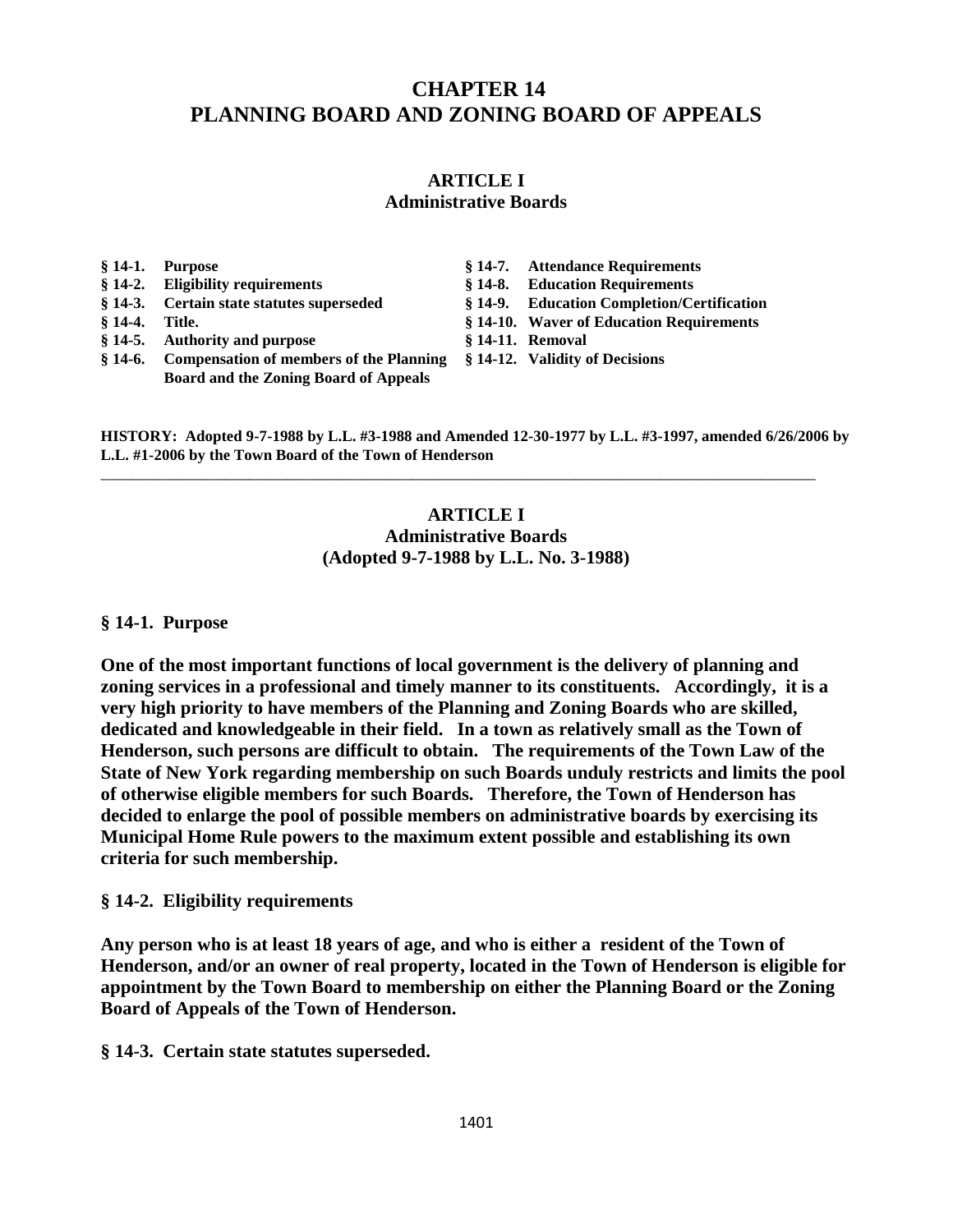**This article is specifically intended to supersede the provisions of § 23 of the Town Law and § 3 of the Public Officers Law.**

#### **ARTICLE II Compensation of Planning Board and Zoning Board of Appeals (Adopted 12-30-1997 by L.L. No. 3-1997)**

**§ 14-4. Title**

**This article shall be known as the "Town of Henderson Planning Board and Zoning Board of Appeals Compensation Law."**

**§ 14-5. Authority and purpose.**

- **A. This article is enacted pursuant to the authority granted by § 10, Subdivisions 1 (ii)a(1) and 1(ii)d(3), of the Municipal Home Rule Law.**
- **B. The purpose of this article shall be to supersede § 27, § 267, and § 271 of the Town Law and to authorize the compensation of the members of the Town of Henderson Planning Board and Zoning Board of Appeals on a per-meeting basis.**

**§ 14-6. Compensation of members of the Planning Board and the Zoning Board of Appeals.**

**Members of the Town of Henderson Planning Board and Zoning Board of Appeals, shall compensated on a per-meeting basis in an amount to be set by resolution of the Town Board.**

#### **ARTICLE III Attendance and Educational Requirements**

## **§ 14-7. Attendance Requirements**

**Members of the Planning Board and Zoning Board of Appeals are encouraged to attend all scheduled meetings. Each Member of either Board shall attend at least three-quarters (3/4) of the scheduled meetings/hearings in each calendar year of such member's term.**

#### **§ 14-8. Education Requirements**

**Each member of the Planning and Zoning Board of Appeals shall complete four (4) hours during each calendar year of their term of such education and training which is approved in advance by the Town Board. The education fees and mileage incurred for such approved training and education shall be paid by the Town of Henderson. Any member completing**